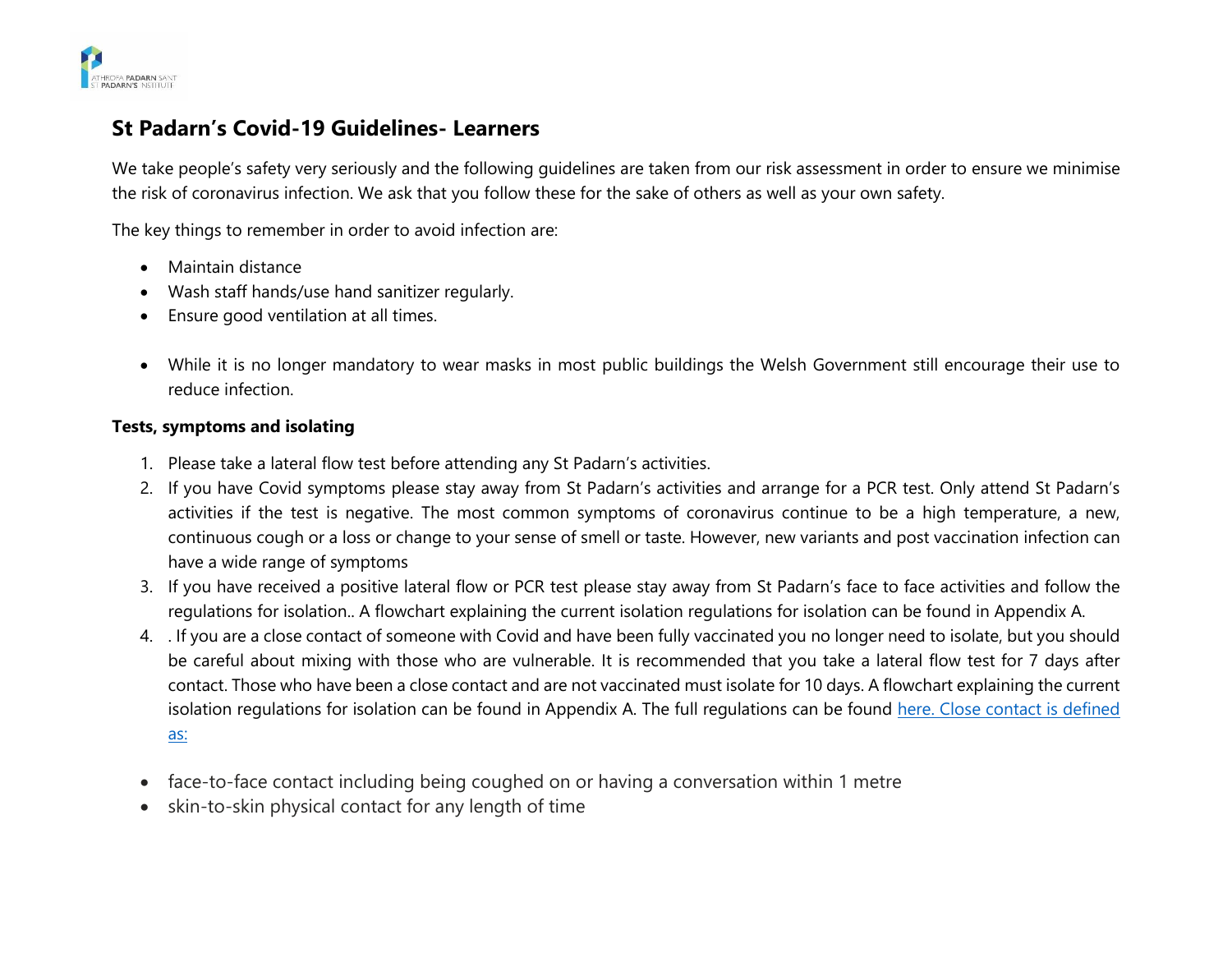

- contact within 1 metre for one minute or longer without face-to-face contact
- contact within 2 metres of someone for more than 15 minutes (as a one-off contact, or added up together over 1 day)
- travelled in the same vehicle or a plane
- 5. If you develop symptoms while you are at St Padarn's please isolate immediately and let the Programme Leader know straight away. If you are local to the event you will need to go home, and arrange for a PCR test. If it is a residential we will help you arrange a PCR test., and you will need to isolate until your result. If it's negative you can join in with the residential again, if it's positive we will discuss with you the best course of action, but we will ensure you are looked after.
- 6. Anyone who has been abroad must follow the current isolation regulations before interacting with St Padarn's. Information on current isolation regulations regarding travel can be found [here.](https://gov.wales/how-isolate-when-you-travel-wales-coronavirus-covid-19)

Information on ordering lateral flow tests or booking PCR tests in Wales can be found [here.](https://gov.wales/get-tested-coronavirus-covid-19)

In the event that cannot attend your learning because you have Covid or are in isolation please let the Programme Leader know as soon as possible.

### **Safety measures**

- 1. Teaching rooms and other shared space will be set out to allow as much distancing as possible. Please use the same chair throughout your timeand avoid moving closer to others.
- 2. Windows are likely to be open to in order to ensure good ventilation, please do not close them. You may need to bring extra layers!
- 3. Changes in regulations mean that it is no longer mandatory to wear masks at St Padarn's activities, including when walking around the St Padarn's, Cardiff site. The Welsh Government still encourage the use of masks and people should feel comfortable to wear them.
- 4. There will be lots of hand sanitizer and anti-bac wipes around, please make good use of them.
- 5. Whether your event is at St Padarn's, Cardiff or elsewhere we will have worked through arrangements for catering which help minimise risk.
- 6. On the St Padarn's, Cardiff, site there are restrictions on numbers in some rooms, these will be displayed on the doors.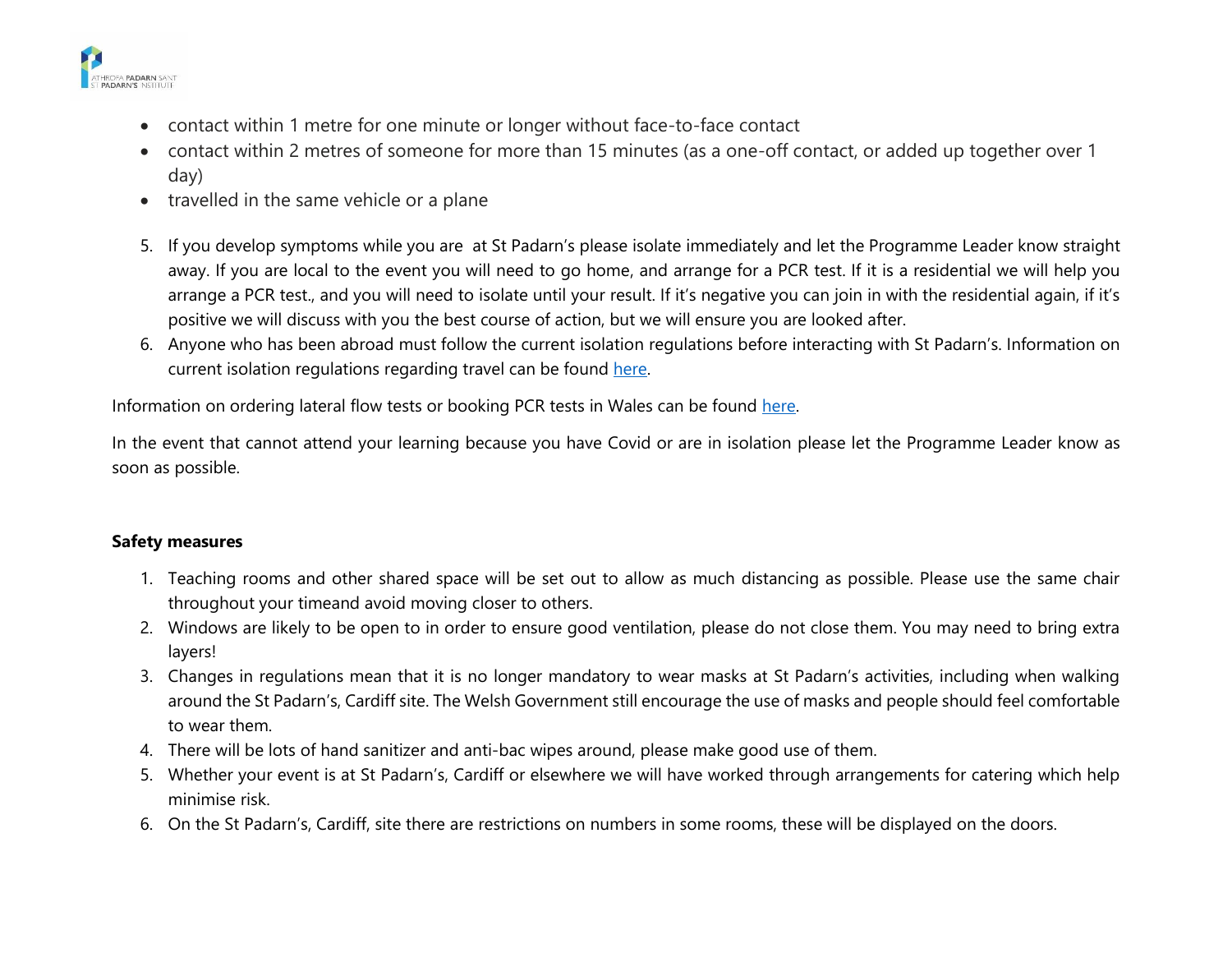

- 7. Regular cleaning of high touch areas will be taking place.
- 8. We work with other venues to ensure they have thorough risk assessments in place.

## **Special Circumstances**

- 1. **Extremely vulnerable learners.** Extremely vulnerable learners are those who would have been asked to shield during lockdown. A list of conditions can be found [here.](https://gov.wales/guidance-on-shielding-and-protecting-people-defined-on-medical-grounds-as-extremely-vulnerable-from-coronavirus-covid-19-html#section-38728) If you fall into this category and let us know and we will undertake an individual risk assessment to see if there are extra measures we can put in place to ensure your safety.
- 2. **Responsibilities to others.** There may be temporary situation in your life e.g. relative about to have a serious operation which mean that we need to take extra measures to minimise risk for you. Please talk about this with the Programme Leader.

**Appendix 1 Isolation Flowchart (follow link above to check isolation guidelines if you have returned from abroad)**

**Isolation for positive test results Isolation for positive test results Isolate for a minimum of 5** 

full days after symptoms started or, if no symptoms, after the positive test. Take lateral flow tests on day 5 & 24 hrs later on day 6 of isolation – is the result